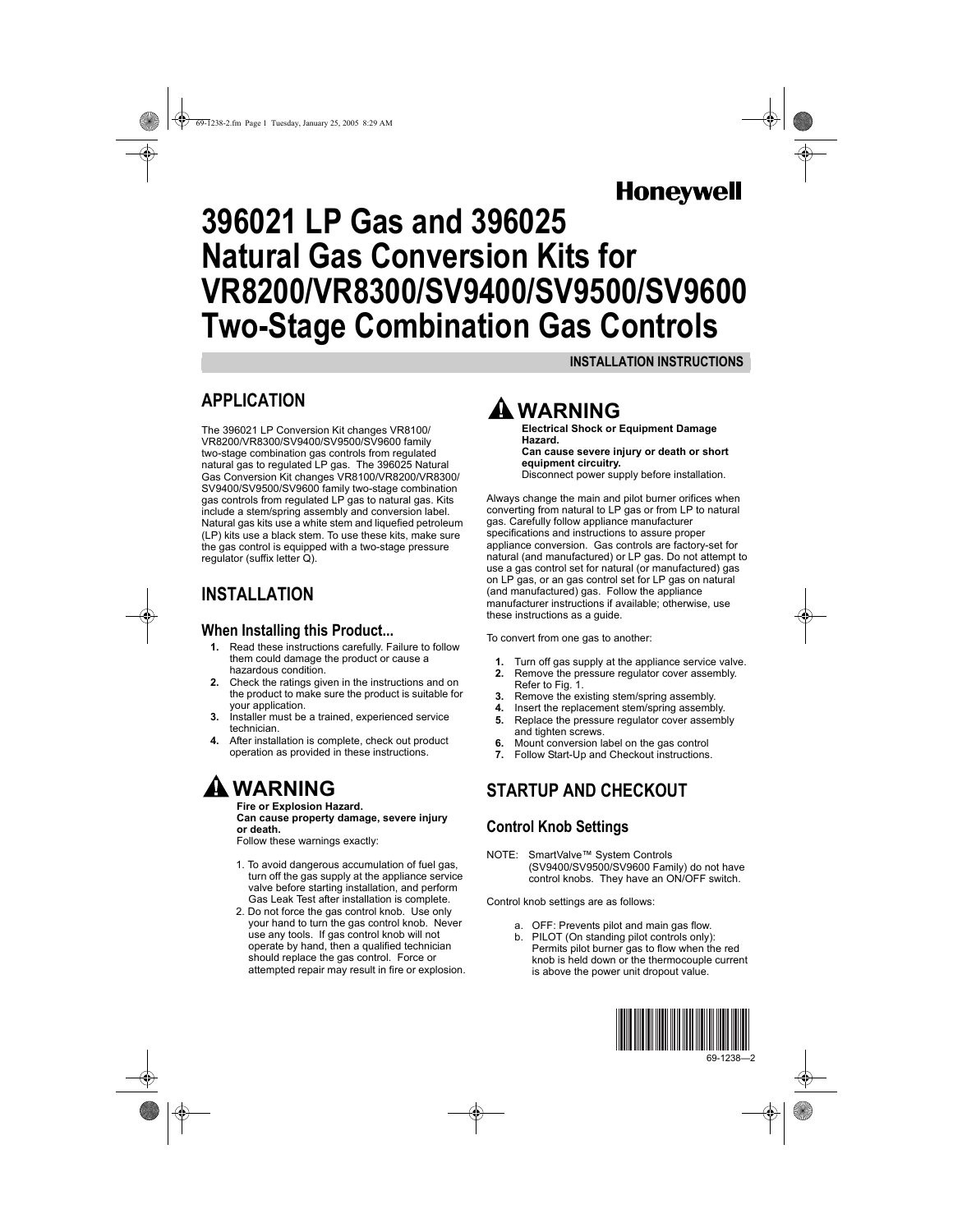

**Fig. 1. Installing the conversion kit.**

c. ON: Permits gas to flow through the control body to the main burner under control of the ignition system (and controls the pilot burner gas in intermittent pilot applications).

#### **Perform Gas Leak Test**

## **WARNING**

**Fire or Explosion Hazard. Can cause property damage, severe injury or death.**

Perform Gas Leak Test every time work is done on a gas system.

#### **Gas Leak Test**

- **1.** Paint pipe connections upstream of the gas control with rich soap and water solution. Bubbles indicate a gas leak.
- **2.** If a leak is detected, tighten the pipe connections.
- **3.** Light the pilot burner and main burner as described in Lighting the Appliance. Stand clear of the main burner while lighting to prevent injury caused from hidden leaks that could cause flashback in the appliance vestibule.
- **4.** With the main burner in operation, paint the pipe joints (including adapters) and the control inlet and outlet with a rich soap and water solution.
- **5.** If another leak is detected, tighten the adapter screws, joints, and pipe connections.
- **6.** Replace the part if a leak cannot be stopped.

#### **Lighting the Appliance**

Follow the appliance manufacturer instructions, if available, for lighting the pilot burner and main burner. If the manufacturer instructions are not available, use the following information.



**Fire or Explosion Hazard. Can cause property damage, severe injury, or death.**

Stand away from the main burner while lighting. because flashbacks caused by hidden gas leaks can cause property damage, injury or death.

#### **Appliances Using SV9400/SV9500/SV9600 Ignition Modules**

- **1.** Set the ignition system control switch to ON.<br>**2.** Follow the appliance manufacturer instruction
- **2.** Follow the appliance manufacturer instructions or adjust the thermostat setting to call for heat. Do not try to manually light the pilot or the main burner.

#### **Check and Adjust Pilot Flame**

The pilot flame should envelop 3/8 to 1/2 in. (10 to 13 mm) of the tip of the thermocouple or flame rod. It should also be in continual contact with the ground electrode if this is an IP application. See Fig. 2. If the pilot flame is small or lazy, or does not touch the ground electrode or thermocouple, the inlet gas pressure may be too low, or the pilot orifice may be partially clogged. Check and repair as necessary. If the pilot flame is hard and noisy, the inlet gas pressure may be too high. The IP and standing pilot controls have a pilot adjustment mechanism to reduce the pilot flow if necessary. If pilot adjustment is necessary, proceed as follows:

**1.** Remove pilot adjustment cover screw. See Fig. 3 and 4.

The pilot adjustment is shipped at the full pilot gas flow rate. Using a screwdriver, turn the inner adjustment screw clockwise  $\sim$  if the inlet pressure is too high. Turn the inner adjustment screw clockwise  $\bigcap$  to decrease or counterclockwise  $\curvearrowleft$  to increase pilot flame.

**2.** Replace the cover screw after the adjustment to prevent gas leakage.



NOTE: GROUND ELECTRODE MUST NOT TOUCH FLAME ROD (.050 IN. MINIMUM CLEARANCE). BEND GROUND ELECTRODE IF NECESSARY. DO NOT BEND FLAME ROD.

#### **Fig. 2. Proper flame adjustment.**

M12998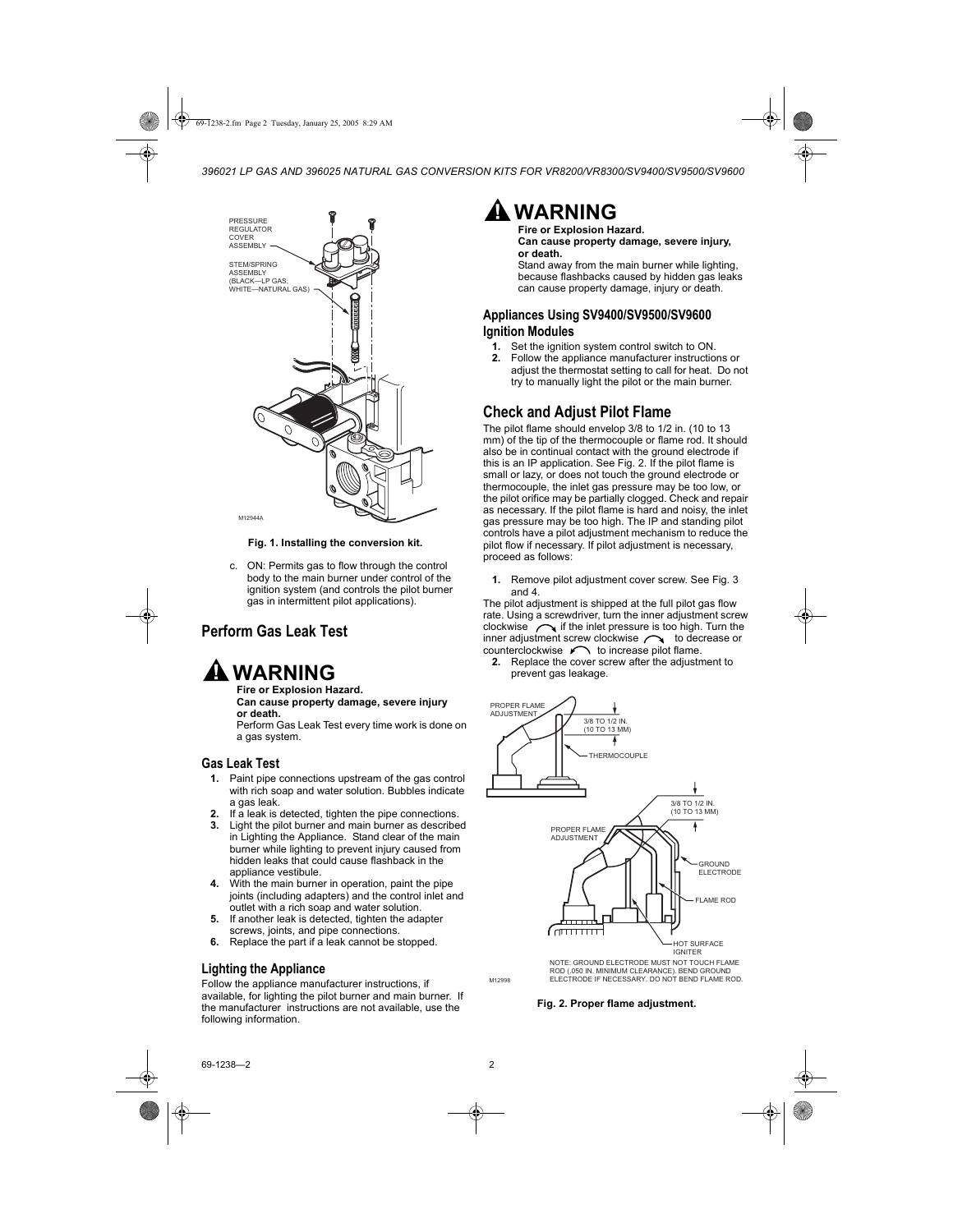

**Fig. 3. Top view of VR8204 Gas Control.**



**Fig. 4. Top view of SV9500 Gas Control.**

#### **Check and Adjust Gas Input and Burner Ignition**

#### *IMPORTANT*

- *1. Do not exceed input rating stamped on appliance nameplate, or manufacturer recommended burner orifice pressure for size orifice(s) used. Make certain primary air supply to main burner is properly adjusted for complete combustion. Follow appliance manufacturer instructions.*
- *2. IF CHECKING GAS INPUT BY CLOCKING GAS METER: Make certain there is no gas flow through the meter other than to the appliance being checked. Other appliances must remain off with the pilots extinguished (or deduct the consumption from the meter reading). Convert flow rate to Btuh as described in form 70-2602, Gas Controls Handbook, and compare to Btuh input rating on appliance nameplate.*
- *3. IF CHECKING GAS INPUT WITH MANOMETER: Make sure the gas control knob or the ignition control switch is in the OFF position before removing outlet pressure tap plug to connect manometer (pressure gauge). Also move the gas control knob or the ignition system control switch to the OFF position when removing the gauge and replacing the plug. Before removing the inlet pressure tap plug, shut off the gas supply at the manual valve in the gas piping to the appliance or, for LP, at the tank. Also shut off the gas supply before disconnecting the manometer and replacing the plug. Repeat the Gas Leak Test at the plug with the main burner operating.*
- NOTE: Check the inlet pressure before adjusting the pressure regulator.

Two-stage regulator models require that you check and adjust both high and low pressure regulator settings. Two-stage appliance operating sequences vary, consult the appliance manufacturer instructions for the specific operating sequence and regulator adjustment procedures for the appliance in which the control is installed. The regulator adjustment instruction for a two-stage Honeywell SmartValve™ System Control is as follows:

- **1.** Set thermostat 10 degrees above room temperature.
- **2.** Carefully check the main burner lightoff. Make sure that the main burner lights smoothly and that all ports remain lit.
- **3.** Wait for control to move to high pressure (second stage) and then check the full rate manifold pressure listed on the appliance nameplate for high pressure. The gas control full rate outlet pressure should match this rating.
- **4.** With main burner operating, check the gas control flow rate using the meter clocking method or check pressure using a manometer connected to the outlet pressure tap on the control. See Fig. 3 and 4.
- **5.** If necessary, adjust the high pressure regulator to match the appliance rating. See Tables 1 and 2 for factory-set nominal outlet pressure and adjustment range.
	- a. Remove the pressure regulator adjustment cap (Fig. 3 and 4).
	- b. Using a screwdriver, turn the inner adjustment screw for HI pressure clockwise  $\bigcap$  to increase or counterclockwise  $\curvearrowleft$  to decrease the gas pressure to the burner.
- **6.** After high pressure is checked, check low pressure regulation by removing the wire from terminal W2 of the ST9162 Fan Timer (to prevent ignition control from moving to high stage).
- **7.** Check the low rate manifold pressure listed on the appliance nameplate. Gas control low rate outlet pressure should match this rating.
- **8.** With main burner operating, check the control flow rate as before (using the meter clocking method or check pressure using a manometer connected to the outlet pressure tap on the control).
- **9.** If necessary, adjust the low pressure regulator to match the appliance rating. See Tables1and 2 for factory-set nominal outlet pressure and adjustment range.
	- a. Remove the pressure regulator adjustment cap (Fig. 3 and 4).